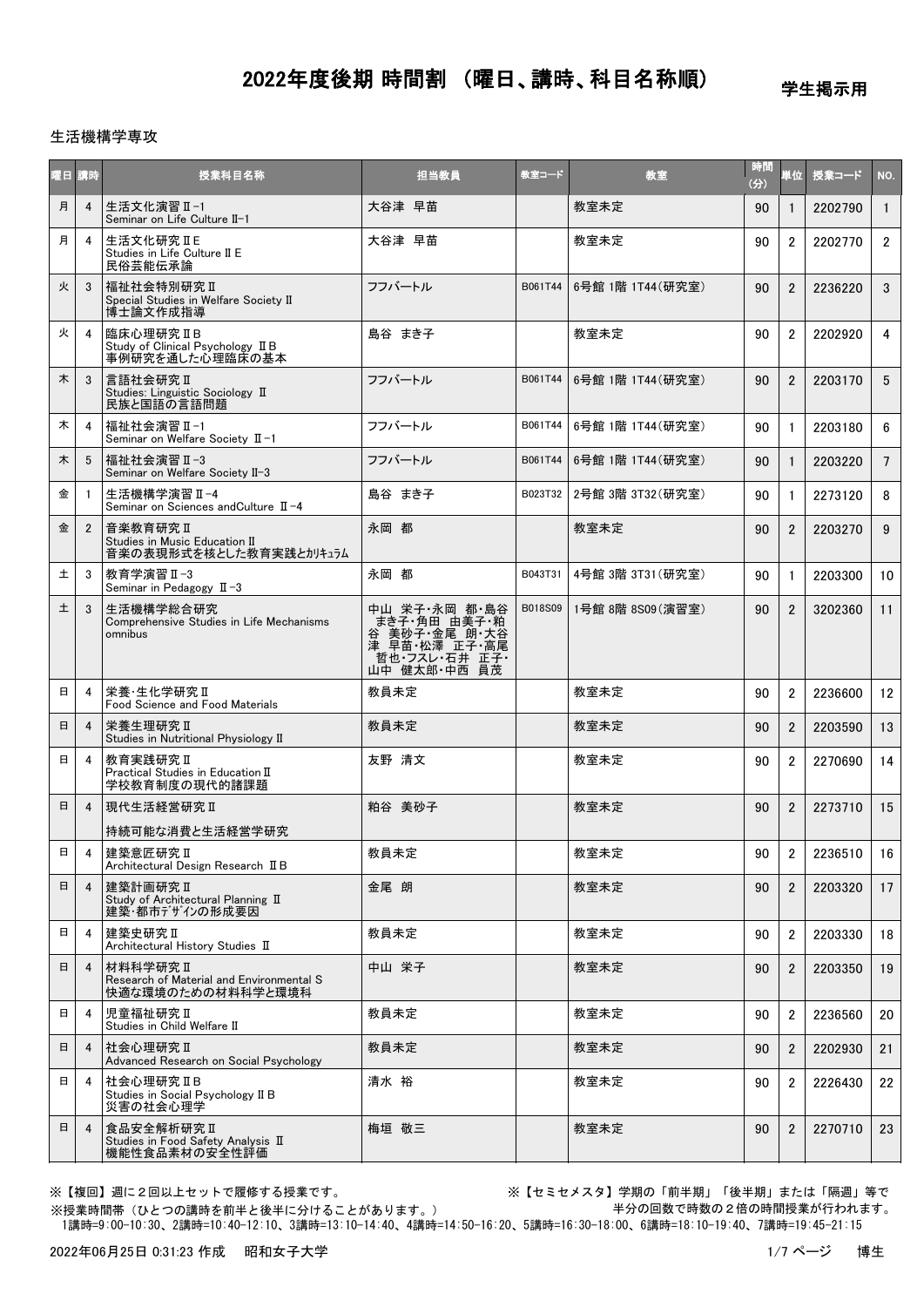学生掲示用

## 生活機構学専攻

| 曜日 | 講時             | 授業科目名称                                                                                | 担当教員   | 教室コード | 教室   | 時間<br>(分) | 単位             | 授業コード   | NO. |
|----|----------------|---------------------------------------------------------------------------------------|--------|-------|------|-----------|----------------|---------|-----|
| 日  | 4              | 食品機能成分研究Ⅱ<br>Studies in Food Functions and Ingredients II<br>食品機能成分の栄養学的評価            | 小川 睦美  |       | 教室未定 | 90        | $\overline{2}$ | 2226450 | 24  |
| 日  | $\overline{4}$ | 食品材料科学IA<br>Food Materials Science II A                                               | 教員未定   |       | 教室未定 | 90        | $\overline{2}$ | 2236590 | 25  |
| 日  | 4              | 食品材料機能開発Ⅱ<br>Food Material Function Development II<br>食品機能の解析・評価と生産・流通                | 高尾 哲也  |       | 教室未定 | 90        | $\overline{2}$ | 2203580 | 26  |
| 日  | $\overline{4}$ | 食品素材研究Ⅱ<br>Studies on Applied Microbiology for Food                                   | 教員未定   |       | 教室未定 | 90        | $\overline{2}$ | 2203570 | 27  |
| 日  | 4              | 生活文化研究 II A<br>Studies in Life Culture II A<br>モンゴル諸民族の社会と文化                          | フスレ    |       | 教室未定 | 90        | $\overline{2}$ | 2236530 | 28  |
| 日  | $\overline{4}$ | 生活文化研究IIC<br>Studies in Life Culture II C                                             | 教員未定   |       | 教室未定 | 90        | $\overline{2}$ | 2236550 | 29  |
| 日  | 4              | 生活文化研究ⅡD<br>Studies in Life Culture II D                                              | 教員未定   |       | 教室未定 | 90        | $\overline{2}$ | 2202760 | 30  |
| 日  | $\overline{4}$ | 生活文化研究ⅡF<br>Studies in Life Culture II F                                              | 教員未定   |       | 教室未定 | 90        | $\overline{2}$ | 2202780 | 31  |
| 日  | 4              | 生活文化史研究 IIB<br>Study on Life and Cultural History                                     | 教員未定   |       | 教室未定 | 90        | $\overline{2}$ | 2236540 | 32  |
| 日  | $\overline{4}$ | 生体システム研究Ⅱ<br>Studies in Bio-Systems II<br>身体運動と食行動のシステム生理                             | 山中 健太郎 |       | 教室未定 | 90        | $\overline{2}$ | 2203750 | 33  |
| 日  | 4              | 繊維材料研究 II<br>Study on fiber chemistry II                                              | 小原 奈津子 |       | 教室未定 | 90        | $\overline{2}$ | 2236620 | 34  |
| 日  | 4              | 調理機能研究Ⅱ<br>Studies in Cooking Functions II                                            | 教員未定   |       | 教室未定 | 90        | $\overline{2}$ | 2236610 | 35  |
| 日  | 4              | 道徳教育研究 II<br>Moral Education Research II                                              | 教員未定   |       | 教室未定 | 90        | $\overline{2}$ | 2236570 | 36  |
| 日  | $\overline{4}$ | 認知心理研究Ⅱ<br>Cognitive Psychological Studies II                                         | 教員未定   |       | 教室未定 | 90        | $\overline{2}$ | 2236520 | 37  |
| 日  | 4              | 認知発達心理研究Ⅱ                                                                             | 松澤 正子  |       | 教室未定 | 90        | $\overline{2}$ | 2273700 | 38  |
|    |                | 乳幼児の精神発達                                                                              |        |       |      |           |                |         |     |
| 日  | $\overline{4}$ | 発達臨床心理研究Ⅱ<br>Studies in Developmental and Clinical<br>Psychology II                   | 教員未定   |       | 教室未定 | 90        | $\overline{2}$ | 2202940 | 39  |
| 日  | 4              | 発達臨床心理研究IA<br>Studies in Developmental and Clinical<br>Psychology IIA                 | 教員未定   |       | 教室未定 | 90        | $\overline{2}$ | 2202940 | 40  |
| 日  | $\overline{4}$ | 発達臨床心理研究 II B<br>Studies in Developmental and Clinical<br>Psychology IIB<br>発達と支援の心理学 | 松永しのぶ  |       | 教室未定 | 90        | $\overline{2}$ | 2270680 | 41  |
| 日  | 4              | 被服造形科学研究Ⅱ<br>Studies in Clothing Modeling Science II<br>素材の機能性と快適性評価                  | 角田 由美子 |       | 教室未定 | 90        | $\overline{2}$ | 2226440 | 42  |
| 日  | $\overline{4}$ | 服飾意匠計画研究Ⅱ<br>The Comfort and Function of Clothing II                                  | 教員未定   |       | 教室未定 | 90        | $\overline{2}$ | 2236580 | 43  |
| 日  | 4              | 理科教育研究Ⅱ<br>Educational Research for Science II                                        | 教員未定   |       | 教室未定 | 90        | $\overline{2}$ | 2203260 | 44  |
| 日  | $\overline{4}$ | 流通機能研究Ⅱ<br>Research on Food Marketing II<br>消費者行動の解析・評価                               | 清野 誠喜  |       | 教室未定 | 90        | $\overline{2}$ | 2270720 | 45  |
| 日  | 4              | 臨床栄養研究Ⅱ<br>Studies in Clinical Nutrition II<br>疾患別臨床栄養について                            | 中西 員茂  |       | 教室未定 | 90        | $\overline{2}$ | 2203740 | 46  |
| 日  | $\overline{4}$ | 臨床心理研究 II A<br>Study of Clinical Psychology II A                                      | 教員未定   |       | 教室未定 | 90        | $\overline{2}$ | 2236630 | 47  |

※【複回】週に2回以上セットで履修する授業です。 ※【セミセメスタ】学期の「前半期」「後半期」または「隔週」等で 半分の回数で時数の2倍の時間授業が行われます。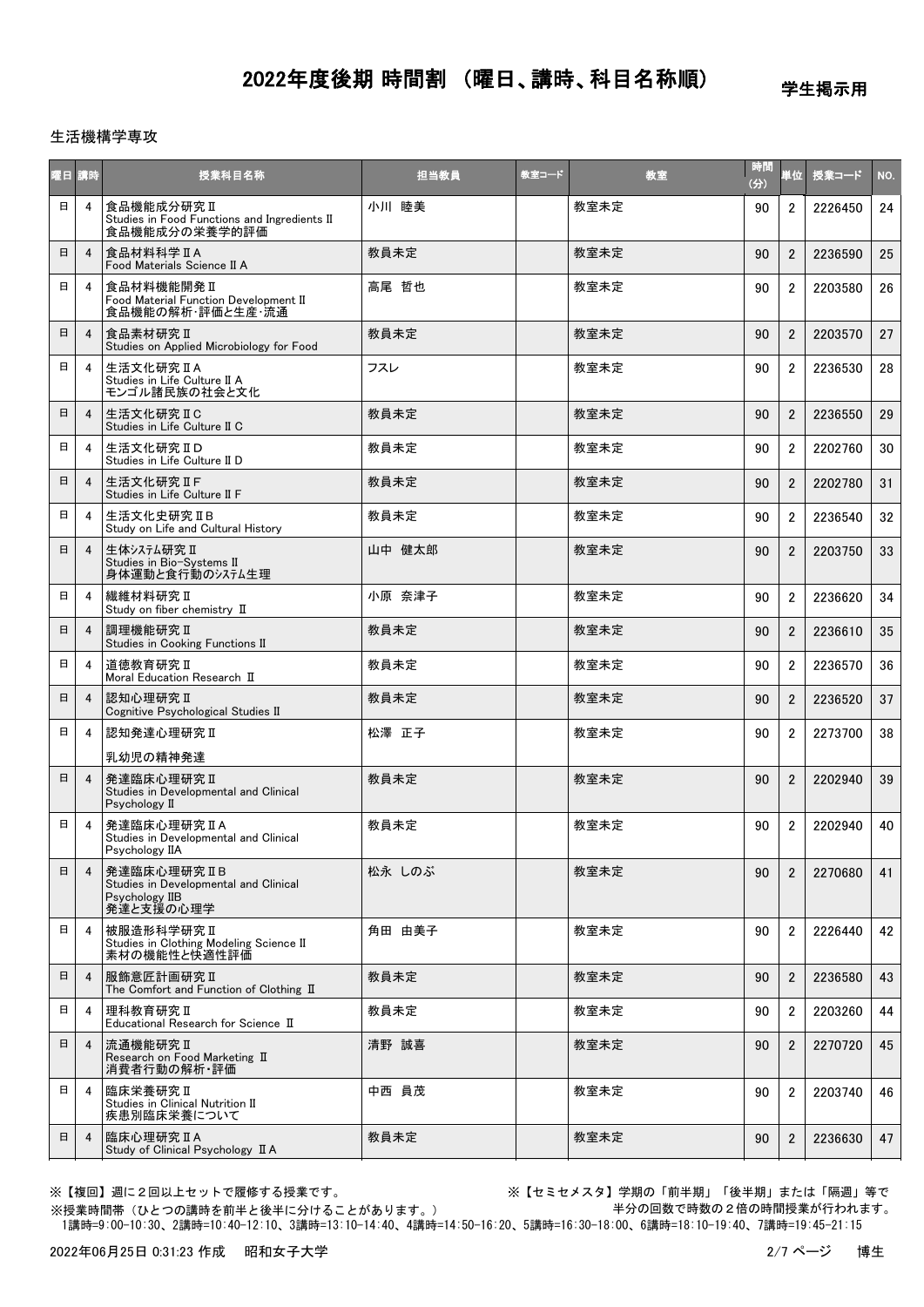学生掲示用

# 生活機構学専攻

| 曜日 講時 |   | 授業科目名称                                                     |      | 担当教員   | 教室コード | 教室   | 時間<br>(分) | 単位           | 授業コード   | NO. |
|-------|---|------------------------------------------------------------|------|--------|-------|------|-----------|--------------|---------|-----|
| 日     | 4 | 臨床発達心理学研究Ⅱ<br>Studies in Clinical Developmental Psychology |      | 石井 正子  |       | 教室未定 | 90        | 2            | 2270700 | 48  |
|       |   | 生涯発達の理論と発達過程に生じる問                                          |      |        |       |      |           |              |         |     |
| 日     | 5 | 環境科学演習 II-1<br>Seminar on Environmental Life Science       | 金尾 朗 |        |       | 教室未定 | 90        | $\mathbf{1}$ | 2203400 | 49  |
| 日     | 5 | 環境科学演習 II-1<br>Seminar on Environmental Life Science       |      | 角田 由美子 |       | 教室未定 | 90        | $\mathbf{1}$ | 2226370 | 50  |
| 日     | 5 | 環境科学演習 Ⅱ −1<br>Seminar on Environmental Life Science       |      | 中山 栄子  |       | 教室未定 | 90        | $\mathbf{1}$ | 2203370 | 51  |
| 日     | 5 | 環境科学演習 II-2<br>Seminar on Environmental Life Science II 2  | 金尾 朗 |        |       | 教室未定 | 90        | $\mathbf{1}$ | 2203450 | 52  |
| 日     | 5 | 環境科学演習 II-2<br>Seminar on Environmental Life Science II 2  |      | 角田 由美子 |       | 教室未定 | 90        | $\mathbf{1}$ | 2226410 | 53  |
| 日     | 5 | 環境科学演習Ⅱ-2<br>Seminar on Environmental Life Science II 2    |      | 中山 栄子  |       | 教室未定 | 90        | $\mathbf{1}$ | 2203440 | 54  |
| 日     | 5 | 環境科学演習 II-3<br>Seminar on Environmental Life Science II 3  | 金尾 朗 |        |       | 教室未定 | 90        | $\mathbf{1}$ | 2203470 | 55  |
| 日     | 5 | 環境科学演習 II-3<br>Seminar on Environmental Life Science II 3  |      | 角田 由美子 |       | 教室未定 | 90        | $\mathbf{1}$ | 2226420 | 56  |
| 日     | 5 | 環境科学演習Ⅱ-3<br>Seminar on Environmental Life Science II 3    |      | 中山 栄子  |       | 教室未定 | 90        | $\mathbf{1}$ | 2203490 | 57  |
| 日     | 5 | 教育学演習 Ⅱ-1<br>Seminar in Pedagogy $II -1$                   |      | 石井 正子  |       | 教室未定 | 90        | $\mathbf{1}$ | 2270840 | 58  |
| 日     | 5 | 教育学演習 Ⅱ-1<br>Seminar in Pedagogy $II -1$                   |      | 友野 清文  |       | 教室未定 | 90        | $\mathbf{1}$ | 2270850 | 59  |
| 日     | 5 | 教育学演習Ⅱ-1<br>Seminar in Pedagogy $II -1$                    | 永岡 都 |        |       | 教室未定 | 90        | $\mathbf{1}$ | 2203280 | 60  |
| 日     | 5 | 教育学演習 Ⅱ-2<br>Seminar in Pedagogy $\mathbb{I}$ -2           |      | 石井 正子  |       | 教室未定 | 90        | $\mathbf{1}$ | 2270860 | 61  |
| 日     | 5 | 教育学演習 II-2<br>Seminar in Pedagogy $\mathbb{I}$ -2          |      | 友野 清文  |       | 教室未定 | 90        | $\mathbf{1}$ | 2270870 | 62  |
| 日     | 5 | 教育学演習 Ⅱ-2<br>Seminar in Pedagogy $\mathbb{I}$ -2           | 永岡 都 |        |       | 教室未定 | 90        | $\mathbf{1}$ | 2203290 | 63  |
| 日     | 5 | 教育学演習 Ⅱ-3<br>Seminar in Pedagogy $II -3$                   |      | 石井 正子  |       | 教室未定 | 90        | $\mathbf{1}$ | 2270880 | 64  |
| 日     | 5 | 教育学演習Ⅱ-3<br>Seminar in Pedagogy $\mathbb{I}$ -3            |      | 友野 清文  |       | 教室未定 | 90        | $\mathbf{1}$ | 2270890 | 65  |
| 日     | 5 | 健康科学演習 Ⅱ-1<br>Seminar on Health Science II-1               |      | 梅垣 敬三  |       | 教室未定 | 90        | $\mathbf{1}$ | 2270770 | 66  |
| 日     | 5 | 健康科学演習 Ⅱ-1<br>Seminar on Health Science II-1               |      | 小川 睦美  |       | 教室未定 | 90        | $\mathbf{1}$ | 2226380 | 67  |
| 日     | 5 | 健康科学演習 Ⅱ −1<br>Seminar on Health Science II-1              |      | 清野 誠喜  |       | 教室未定 | 90        | $\mathbf{1}$ | 2270730 | 68  |
| 日     | 5 | 健康科学演習 Ⅱ-1<br>Seminar on Health Science II-1               |      | 高尾 哲也  |       | 教室未定 | 90        | 1            | 2203610 | 69  |
| 日     | 5 | 健康科学演習 Ⅱ-1<br>Seminar on Health Science II-1               |      | 中西 員茂  |       | 教室未定 | 90        | 1            | 2203730 | 70  |
| 日     | 5 | 健康科学演習 Ⅱ −1<br>Seminar on Health Science II-1              |      | 山中 健太郎 |       | 教室未定 | 90        | $\mathbf{1}$ | 2203720 | 71  |
| 日     | 5 | 健康科学演習 Ⅱ-2<br>Seminar on Health Science II-2               |      | 梅垣 敬三  |       | 教室未定 | 90        | $\mathbf{1}$ | 2270740 | 72  |
| 日     | 5 | 健康科学演習 Ⅱ −2<br>Seminar on Health Science $II - 2$          |      | 小川 睦美  |       | 教室未定 | 90        | $\mathbf{1}$ | 2226390 | 73  |
| 日     | 5 | 健康科学演習 Ⅱ −2<br>Seminar on Health Science II-2              |      | 清野 誠喜  |       | 教室未定 | 90        | $\mathbf{1}$ | 2270780 | 74  |
| 日     | 5 | 健康科学演習 Ⅱ-2<br>Seminar on Health Science II-2               |      | 高尾 哲也  |       | 教室未定 | 90        | 1            | 2203630 | 75  |

※【複回】週に2回以上セットで履修する授業です。 ※【セミセメスタ】学期の「前半期」「後半期」または「隔週」等で 半分の回数で時数の2倍の時間授業が行われます。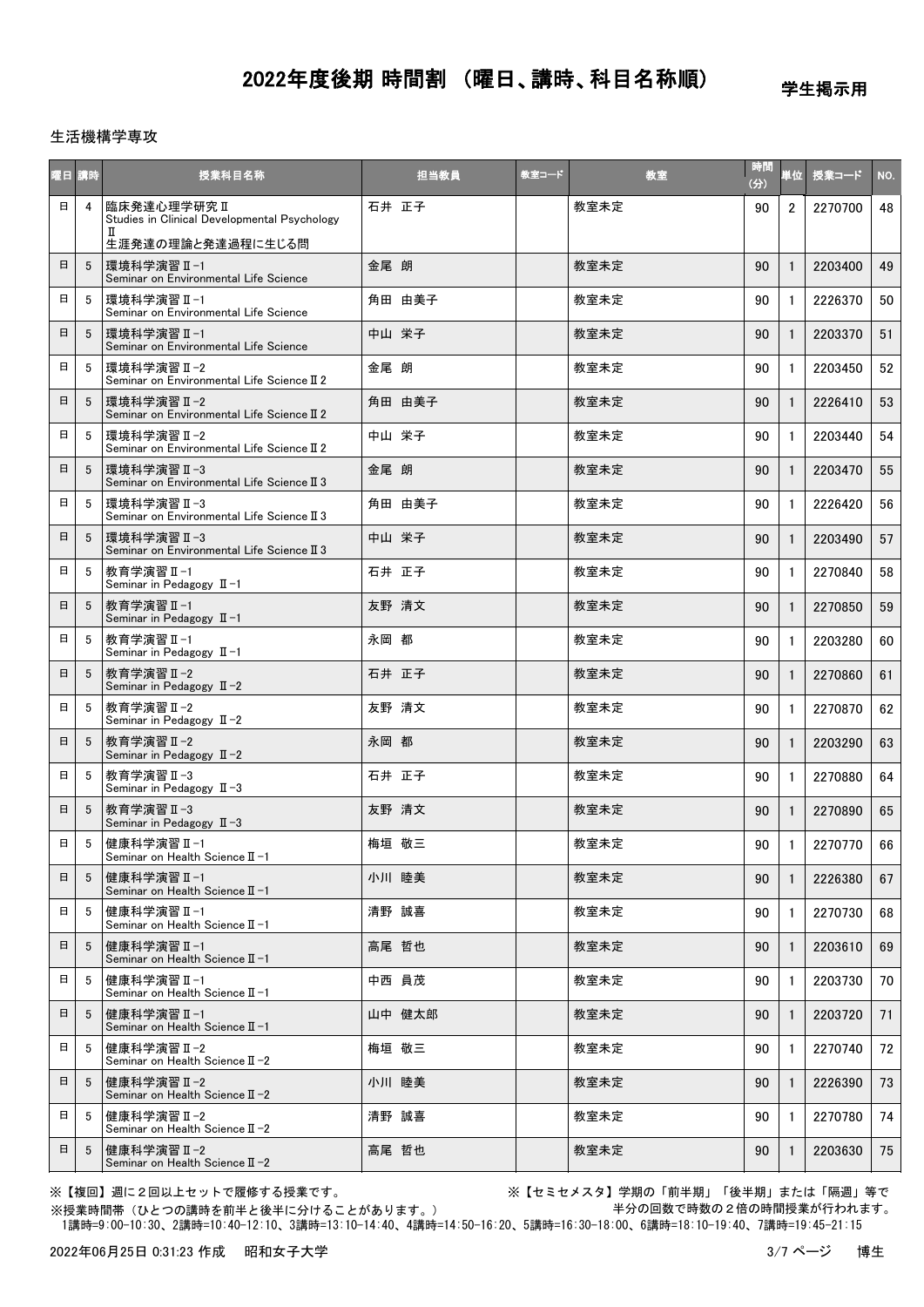学生掲示用

# 生活機構学専攻

| 曜日 講時 |                | 授業科目名称                                               |       | 担当教員   | 教室コード   | 教室               | 時間<br>$\langle \hat{H} \rangle$ | 単位           | 授業コード   | NO. |
|-------|----------------|------------------------------------------------------|-------|--------|---------|------------------|---------------------------------|--------------|---------|-----|
| 日     | 5              | 健康科学演習 Ⅱ-2<br>Seminar on Health Science II-2         | 中西 員茂 |        |         | 教室未定             | 90                              | 1            | 2203760 | 76  |
| 日     | 5              | 健康科学演習Ⅱ-2<br>Seminar on Health Science II-2          |       | 山中 健太郎 |         | 教室未定             | 90                              | 1            | 2203770 | 77  |
| 日     | 5              | 健康科学演習 Ⅱ-3<br>Seminar on Health Science II-3         | 梅垣 敬三 |        |         | 教室未定             | 90                              | $\mathbf{1}$ | 2270750 | 78  |
| 日     | 5              | 健康科学演習Ⅱ-3<br>Seminar on Health Science II-3          | 小川 睦美 |        |         | 教室未定             | 90                              | 1            | 2226400 | 79  |
| 日     | 5              | 健康科学演習 II-3<br>Seminar on Health Science II-3        | 清野 誠喜 |        |         | 教室未定             | 90                              | $\mathbf{1}$ | 2270790 | 80  |
| 日     | 5              | 健康科学演習 Ⅱ-3<br>Seminar on Health Science II-3         | 高尾 哲也 |        |         | 教室未定             | 90                              |              | 2203660 | 81  |
| 日     | 5              | 健康科学演習 Ⅱ −3<br>Seminar on Health Science II-3        |       | 中西 員茂  |         | 教室未定             | 90                              | $\mathbf{1}$ | 2203780 | 82  |
| 日     | 5              | 健康科学演習 Ⅱ-3<br>Seminar on Health Science II-3         |       | 山中 健太郎 |         | 教室未定             | 90                              | $\mathbf{1}$ | 2203790 | 83  |
| 日     | 5              | 心理学演習Ⅱ-1<br>Seminar of Clinical Psychology II        |       | 島谷 まき子 |         | 教室未定             | 90                              | 1            | 2202970 | 84  |
| 日     | 5              | 心理学演習Ⅱ-1<br>Seminar of Clinical Psychology II        | 清水 裕  |        |         | 教室未定             | 90                              | 1            | 2226340 | 85  |
| 日     | 5              | 心理学演習 II-1<br>Seminar of Clinical Psychology II      |       | 松澤 正子  |         | 教室未定             | 90                              | 1            | 2272980 | 86  |
| 日     | 5              | 心理学演習Ⅱ-1<br>Seminar of Clinical Psychology II        |       | 松永しのぶ  |         | 教室未定             | 90                              |              | 2270810 | 87  |
| 日     | 5              | 心理学演習Ⅱ-2<br>Seminar on Psychology II-2               |       | 島谷 まき子 |         | 教室未定             | 90                              | $\mathbf{1}$ | 2203020 | 88  |
| 日     | 5              | 心理学演習 Ⅱ-2<br>Seminar on Psychology II-2              | 清水 裕  |        |         | 教室未定             | 90                              | $\mathbf{1}$ | 2226350 | 89  |
| 日     | 5              | 心理学演習Ⅱ-2<br>Seminar on Psychology II-2               | 松澤 正子 |        |         | 教室未定             | 90                              | $\mathbf{1}$ | 2272990 | 90  |
| 日     | 5              | 心理学演習Ⅱ-2<br>Seminar on Psychology II-2               |       | 松永しのぶ  |         | 教室未定             | 90                              | 1            | 2270820 | 91  |
| 日     | 5              | 心理学演習 II-3<br>Seminar on Psychology II-3             |       | 島谷 まき子 | B023T32 | 2号館 3階 3T32(研究室) | 90                              | $\mathbf{1}$ | 2203070 | 92  |
| 日     | 5              | 心理学演習Ⅱ-3<br>Seminar on Psychology II-3               | 清水 裕  |        |         | 教室未定             | 90                              |              | 2226360 | 93  |
| 日     | 5              | 心理学演習Ⅱ-3<br>Seminar on Psychology II-3               | 松澤 正子 |        |         | 教室未定             | 90                              | $\mathbf{1}$ | 2273000 | 94  |
| 日     | 5 <sup>5</sup> | 心理学演習Ⅱ-3<br>Seminar on Psychology II-3               |       | 松永 しのぶ |         | 教室未定             | 90                              | $\mathbf{1}$ | 2270830 | 95  |
| 日     | 5              | 生活機構学演習 II-4<br>Seminar on Sciences and Culture II-4 |       | 石井 正子  |         | 教室未定             | 90                              | 1            | 2273240 | 96  |
| 日     | 5              | 生活機構学演習 Ⅱ −4<br>Seminar on Sciences andCulture II-4  |       | 梅垣 敬三  |         | 教室未定             | 90                              |              | 2273280 | 97  |
| 日     | -5             | 生活機構学演習 Ⅱ-4<br>Seminar on Sciences and Culture II-4  |       | 大谷津 早苗 |         | 教室未定             | 90                              | 1            | 2273170 | 98  |
| 日     | 5              | 生活機構学演習 Ⅱ-4<br>Seminar on Sciences and Culture II-4  |       | 小川 睦美  |         | 教室未定             | 90                              | 1            | 2273140 | 99  |
| 日     | 5              | 生活機構学演習 Ⅱ-4<br>Seminar on Sciences and Culture II-4  |       | 粕谷 美砂子 |         | 教室未定             | 90                              | $\mathbf{1}$ | 2273150 | 100 |
| 日     | 5              | 生活機構学演習 II-4<br>Seminar on Sciences andCulture II-4  | 金尾 朗  |        |         | 教室未定             | 90                              |              | 2273160 | 101 |
| 日     | -5             | 生活機構学演習 Ⅱ −4<br>Seminar on Sciences and Culture II-4 | 清野 誠喜 |        |         | 教室未定             | 90                              | 1            | 2273290 | 102 |
| 日     | 5              | 生活機構学演習Ⅱ-4<br>Seminar on Sciences andCulture II-4    | 清水 裕  |        |         | 教室未定             | 90                              | 1            | 2273180 | 103 |
| 日     | 5              | 生活機構学演習 II-4<br>Seminar on Sciences and Culture II-4 | 高尾 哲也 |        |         | 教室未定             | 90                              | 1            | 2273210 | 104 |

※【複回】週に2回以上セットで履修する授業です。 ※【セミセメスタ】学期の「前半期」「後半期」または「隔週」等で 半分の回数で時数の2倍の時間授業が行われます。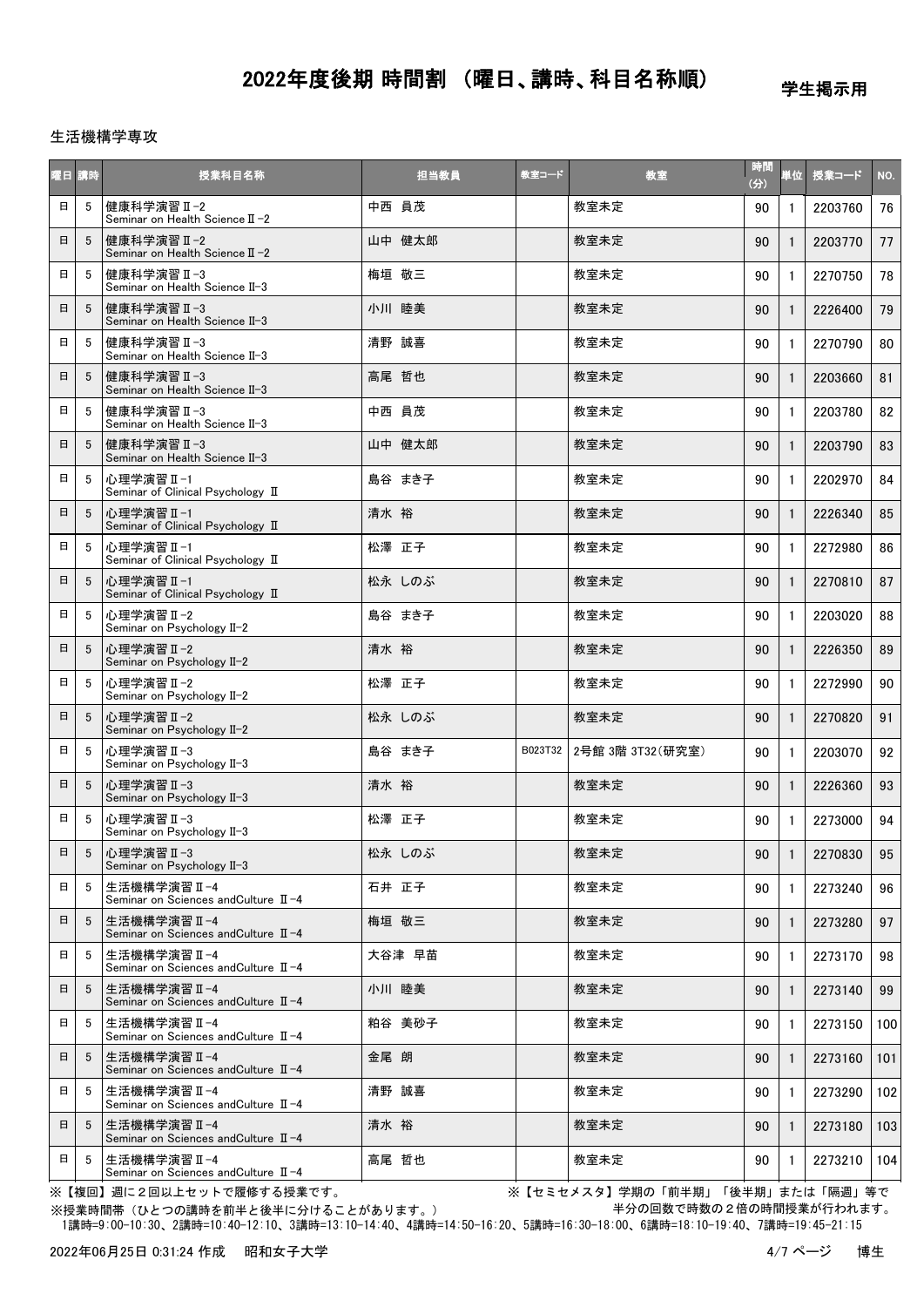学生掲示用

# 生活機構学専攻

| 曜日 講時 |                 | 授業科目名称                                               | 担当教員   | 教室コード | 教室   | 時間<br>(分) | 単位             | 授業コード   | NO. |
|-------|-----------------|------------------------------------------------------|--------|-------|------|-----------|----------------|---------|-----|
| 日     | 5               | 生活機構学演習 Ⅱ-4<br>Seminar on Sciences and Culture II-4  | 角田 由美子 |       | 教室未定 | 90        | $\mathbf{1}$   | 2273130 | 105 |
| 日     | -5              | 生活機構学演習 Ⅱ −4<br>Seminar on Sciences andCulture II-4  | 友野 清文  |       | 教室未定 | 90        | $\mathbf{1}$   | 2273260 | 106 |
| 日     | 5               | 生活機構学演習 Ⅱ-4<br>Seminar on Sciences and Culture II-4  | 永岡 都   |       | 教室未定 | 90        | $\mathbf{1}$   | 2273100 | 107 |
| 日     | 5               | 生活機構学演習 Ⅱ-4<br>Seminar on Sciences and Culture II-4  | 中西 員茂  |       | 教室未定 | 90        | $\mathbf{1}$   | 2273270 | 108 |
| 日     | 5               | 生活機構学演習 Ⅱ-4<br>Seminar on Sciences and Culture II-4  | 中山 栄子  |       | 教室未定 | 90        | $\mathbf{1}$   | 2273110 | 109 |
| 日     | 5               | 生活機構学演習 II-4<br>Seminar on Sciences andCulture II-4  | フスレ    |       | 教室未定 | 90        | $\mathbf{1}$   | 2273220 | 110 |
| 日     | 5               | 生活機構学演習 Ⅱ-4<br>Seminar on Sciences and Culture II-4  | フフバートル |       | 教室未定 | 90        | $\mathbf{1}$   | 2273190 | 111 |
| 日     | 5               | 生活機構学演習 Ⅱ −4<br>Seminar on Sciences and Culture II-4 | 松澤 正子  |       | 教室未定 | 90        | $\mathbf{1}$   | 2273200 | 112 |
| 日     | 5               | 生活機構学演習 Ⅱ-4<br>Seminar on Sciences and Culture II-4  | 松永しのぶ  |       | 教室未定 | 90        | $\mathbf{1}$   | 2273230 | 113 |
| 日     | 5               | 生活機構学演習 Ⅱ-4<br>Seminar on Sciences andCulture II-4   | 山中 健太郎 |       | 教室未定 | 90        | $\mathbf{1}$   | 2273250 | 114 |
| 日     | 5               | 生活機構学演習Ⅱ-5<br>Seminar on Sciences and Culture II-5   | 石井 正子  |       | 教室未定 | 90        | $\mathbf{1}$   | 2273440 | 115 |
| 日     | 5               | 生活機構学演習 II-5<br>Seminar on Sciences and Culture II-5 | 梅垣 敬三  |       | 教室未定 | 90        | $\mathbf{1}$   | 2273480 | 116 |
| 日     | 5               | 生活機構学演習 Ⅱ −5<br>Seminar on Sciences and Culture II-5 | 大谷津 早苗 |       | 教室未定 | 90        | $\mathbf{1}$   | 2273370 | 117 |
| 日     | 5               | 生活機構学演習 II-5<br>Seminar on Sciences andCulture II-5  | 小川 睦美  |       | 教室未定 | 90        | $\mathbf{1}$   | 2273340 | 118 |
| 日     | 5               | 生活機構学演習Ⅱ-5<br>Seminar on Sciences andCulture II-5    | 粕谷 美砂子 |       | 教室未定 | 90        | $\mathbf{1}$   | 2273350 | 119 |
| 日     | 5               | 生活機構学演習Ⅱ-5<br>Seminar on Sciences and Culture II-5   | 金尾 朗   |       | 教室未定 | 90        | $\mathbf{1}$   | 2273360 | 120 |
| 日     | 5               | 生活機構学演習 II-5<br>Seminar on Sciences and Culture II-5 | 清野 誠喜  |       | 教室未定 | 90        | $\mathbf{1}$   | 2273490 | 121 |
| 日     | 5               | 生活機構学演習 II-5<br>Seminar on Sciences and Culture II-5 | 島谷 まき子 |       | 教室未定 | 90        | $\mathbf{1}$   | 2273320 | 122 |
| 日     | -5              | 生活機構学演習Ⅱ-5<br>Seminar on Sciences and Culture II-5   | 清水 裕   |       | 教室未定 | 90        | $\mathbf{1}$   | 2273380 | 123 |
| 日     | $5\phantom{.0}$ | 生活機構学演習 II-5<br>Seminar on Sciences and Culture II-5 | 高尾 哲也  |       | 教室未定 | 90        | $\overline{1}$ | 2273410 | 124 |
| 日     | 5               | 生活機構学演習 II-5<br>Seminar on Sciences and Culture II-5 | 角田 由美子 |       | 教室未定 | 90        |                | 2273330 | 125 |
| 日     | 5               | 生活機構学演習Ⅱ-5<br>Seminar on Sciences and Culture II-5   | 友野 清文  |       | 教室未定 | 90        | $\mathbf{1}$   | 2273460 | 126 |
| 日     | -5              | 生活機構学演習Ⅱ-5<br>Seminar on Sciences and Culture II-5   | 永岡 都   |       | 教室未定 | 90        | $\mathbf{1}$   | 2273300 | 127 |
| 日     | 5               | 生活機構学演習 II-5<br>Seminar on Sciences and Culture II-5 | 中西 員茂  |       | 教室未定 | 90        | $\mathbf{1}$   | 2273470 | 128 |
| 日     | 5               | 生活機構学演習Ⅱ-5<br>Seminar on Sciences and Culture II-5   | 中山 栄子  |       | 教室未定 | 90        | $\mathbf{1}$   | 2273310 | 129 |
| 日     | 5               | 生活機構学演習 II-5<br>Seminar on Sciences andCulture II-5  | フスレ    |       | 教室未定 | 90        | 1              | 2273420 | 130 |
| 日     | 5               | 生活機構学演習 II-5<br>Seminar on Sciences and Culture II-5 | フフバートル |       | 教室未定 | 90        | 1              | 2273390 | 131 |
| 日     | -5              | 生活機構学演習Ⅱ-5<br>Seminar on Sciences and Culture II-5   | 松澤 正子  |       | 教室未定 | 90        | $\mathbf{1}$   | 2273400 | 132 |
| 日     | 5               | 生活機構学演習Ⅱ-5<br>Seminar on Sciences and Culture II-5   | 松永 しのぶ |       | 教室未定 | 90        | 1              | 2273430 | 133 |

※【複回】週に2回以上セットで履修する授業です。 インファイン インストン ※【セミセメスタ】学期の「前半期」「後半期」または「隔週」等で 半分の回数で時数の2倍の時間授業が行われます。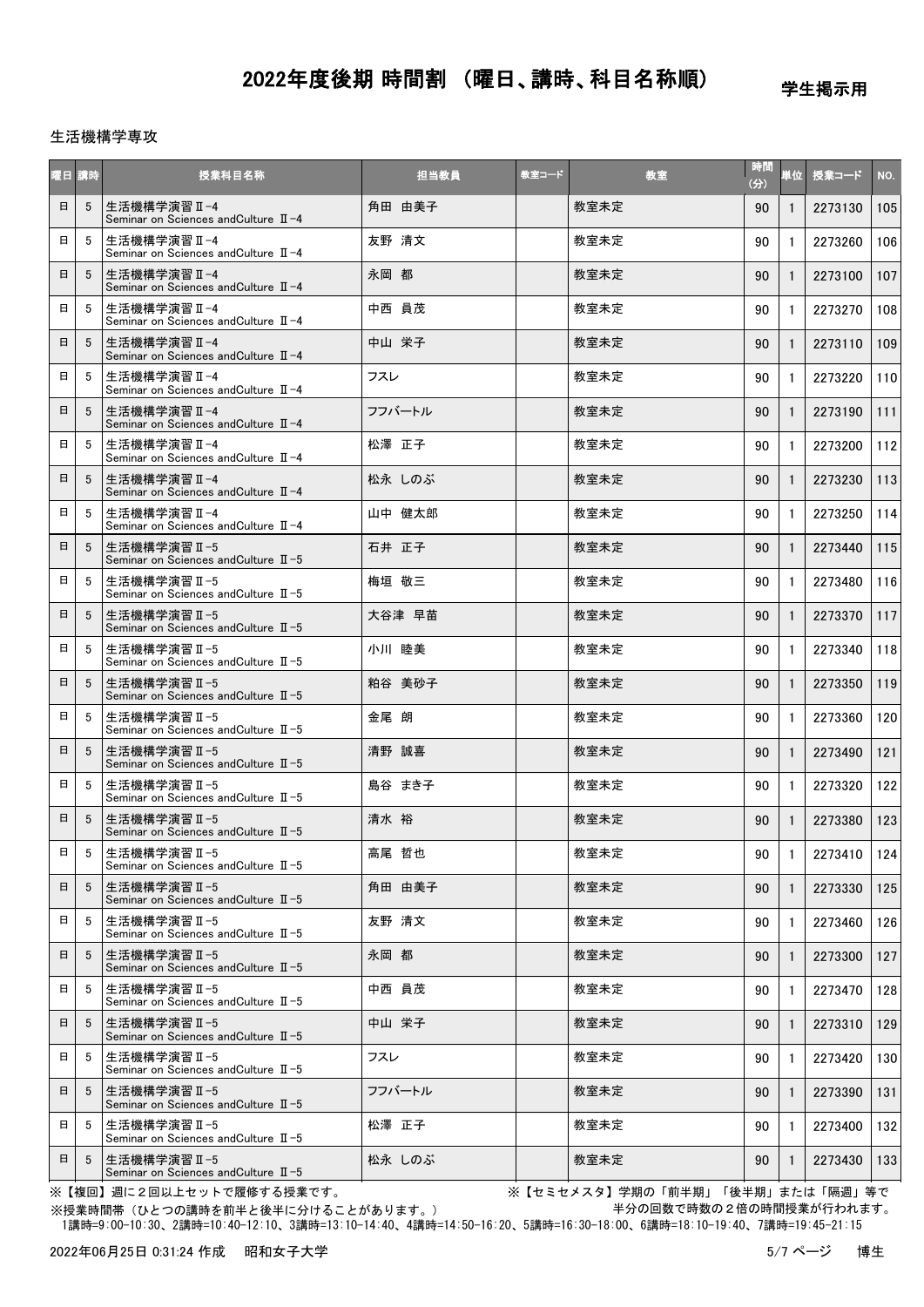学生掲示用

# 生活機構学専攻

| 曜日 講時                                  |                | 授業科目名称                                                             | 担当教員   | 教室コード | 教室   | 時間<br>(分) | 単位             | 授業コード   | NO. |
|----------------------------------------|----------------|--------------------------------------------------------------------|--------|-------|------|-----------|----------------|---------|-----|
| 日                                      | 5              | 生活機構学演習 II-5<br>Seminar on Sciences and Culture II-5               | 山中 健太郎 |       | 教室未定 | 90        | $\mathbf{1}$   | 2273450 | 134 |
| 日                                      | 5              | 生活機構学演習 Ⅱ −6<br>Seminar on Sciences andCulture II-6                | 石井 正子  |       | 教室未定 | 90        | $\mathbf{1}$   | 2273640 | 135 |
| 日                                      | 5              | 生活機構学演習 II-6<br>Seminar on Sciences and Culture II-6               | 梅垣 敬三  |       | 教室未定 | 90        | $\mathbf{1}$   | 2273680 | 136 |
| 日                                      | 5              | 生活機構学演習Ⅱ-6<br>Seminar on Sciences and Culture II-6                 | 大谷津 早苗 |       | 教室未定 | 90        | $\mathbf{1}$   | 2273570 | 137 |
| 日                                      | 5              | 生活機構学演習Ⅱ-6<br>Seminar on Sciences and Culture II-6                 | 小川 睦美  |       | 教室未定 | 90        | $\mathbf{1}$   | 2273540 | 138 |
| 日                                      | 5              | 生活機構学演習Ⅱ-6<br>Seminar on Sciences and Culture II-6                 | 粕谷 美砂子 |       | 教室未定 | 90        | $\mathbf{1}$   | 2273550 | 139 |
| 日                                      | 5              | 生活機構学演習Ⅱ-6<br>Seminar on Sciences andCulture II-6                  | 金尾 朗   |       | 教室未定 | 90        | $\mathbf{1}$   | 2273560 | 140 |
| 日                                      | 5              | 生活機構学演習 Ⅱ −6<br>Seminar on Sciences and Culture II-6               | 清野 誠喜  |       | 教室未定 | 90        | $\mathbf{1}$   | 2273690 | 141 |
| 日                                      | 5              | 生活機構学演習 II-6<br>Seminar on Sciences andCulture II-6                | 島谷 まき子 |       | 教室未定 | 90        | $\mathbf{1}$   | 2273520 | 142 |
| 日                                      | 5              | 生活機構学演習Ⅱ-6<br>Seminar on Sciences andCulture II-6                  | 清水 裕   |       | 教室未定 | 90        | $\mathbf{1}$   | 2273580 | 143 |
| 日                                      | 5              | 生活機構学演習Ⅱ-6<br>Seminar on Sciences and Culture II-6                 | 高尾 哲也  |       | 教室未定 | 90        | $\mathbf{1}$   | 2273610 | 144 |
| 日                                      | 5              | 生活機構学演習Ⅱ-6<br>Seminar on Sciences and Culture II-6                 | 角田 由美子 |       | 教室未定 | 90        | 1              | 2273530 | 145 |
| 日                                      | 5              | 生活機構学演習Ⅱ-6<br>Seminar on Sciences andCulture II-6                  | 友野 清文  |       | 教室未定 | 90        | $\mathbf{1}$   | 2273660 | 146 |
| 日                                      | 5              | 生活機構学演習Ⅱ-6<br>Seminar on Sciences and Culture II-6                 | 永岡 都   |       | 教室未定 | 90        | $\mathbf{1}$   | 2273500 | 147 |
| 日                                      | 5              | 生活機構学演習Ⅱ-6<br>Seminar on Sciences andCulture II-6                  | 中西 員茂  |       | 教室未定 | 90        | $\mathbf{1}$   | 2273670 | 148 |
| 日                                      | 5              | 生活機構学演習 Ⅱ −6<br>Seminar on Sciences and Culture II-6               | 中山 栄子  |       | 教室未定 | 90        | $\mathbf{1}$   | 2273510 | 149 |
| 日                                      | 5              | 生活機構学演習Ⅱ-6<br>Seminar on Sciences and Culture II-6                 | フスレ    |       | 教室未定 | 90        | $\mathbf{1}$   | 2273620 | 150 |
| 日                                      | 5              | 生活機構学演習Ⅱ-6<br>Seminar on Sciences and Culture II-6                 | フフバートル |       | 教室未定 | 90        | $\mathbf{1}$   | 2273590 | 151 |
| 日                                      | 5              | 生活機構学演習Ⅱ-6<br>Seminar on Sciences and Culture II-6                 | 松澤 正子  |       | 教室未定 | 90        | $\mathbf{1}$   | 2273600 | 152 |
| $\begin{array}{c} \square \end{array}$ | 5 <sup>5</sup> | <b>生活機構学演習Ⅱ-6</b><br>Seminar on Sciences and Culture $\text{I}$ -6 | 松永 しのぶ |       | 教室未定 | 90        | $\overline{1}$ | 2273630 | 153 |
| 日                                      | 5              | 生活機構学演習Ⅱ-6<br>Seminar on Sciences and Culture II-6                 | 山中 健太郎 |       | 教室未定 | 90        | 1              | 2273650 | 154 |
| 日                                      | 5              | 生活文化演習Ⅱ-1<br>Seminar on Life Culture II-1                          | フスレ    |       | 教室未定 | 90        | $\mathbf{1}$   | 2273020 | 155 |
| 日                                      | 5              | 生活文化演習Ⅱ-2<br>Seminar on Life Culture II-2                          | 大谷津 早苗 |       | 教室未定 | 90        | $\mathbf{1}$   | 2202820 | 156 |
| 日                                      | 5              | 生活文化演習 II-2<br>Seminar on Life Culture II-2                        | フスレ    |       | 教室未定 | 90        | 1              | 2273030 | 157 |
| 日                                      | .5             | 生活文化演習Ⅱ-3<br>Seminar on Life Culture II-3                          | 大谷津 早苗 |       | 教室未定 | 90        | $\mathbf{1}$   | 2202850 | 158 |
| 日                                      | 5              | 生活文化演習 II-3<br>Seminar on Life Culture II-3                        | フスレ    |       | 教室未定 | 90        | $\mathbf{1}$   | 2273040 | 159 |
| 日                                      | 5              | 生活文化史演習Ⅱ-2<br>History of Life and Culture: Seminar II              | 大谷津 早苗 |       | 教室未定 | 90        | 1              | 2202820 | 160 |
| 日                                      | 5              | 生活文化史演習 Ⅱ −2<br>History of Life and Culture: Seminar II            | フスレ    |       | 教室未定 | 90        | $\mathbf{1}$   | 2273030 | 161 |
| 日                                      | 5              | 福祉社会演習 Ⅱ −1<br>Seminar on Welfare Society II-1                     | 粕谷 美砂子 |       | 教室未定 | 90        | 1              | 2273060 | 162 |

※授業時間帯(ひとつの講時を前半と後半に分けることがあります。) ※【複回】週に2回以上セットで履修する授業です。 ※【セミセメスタ】学期の「前半期」「後半期」または「隔週」等で 半分の回数で時数の2倍の時間授業が行われます。

1講時=9:00-10:30、2講時=10:40-12:10、3講時=13:10-14:40、4講時=14:50-16:20、5講時=16:30-18:00、6講時=18:10-19:40、7講時=19:45-21:15